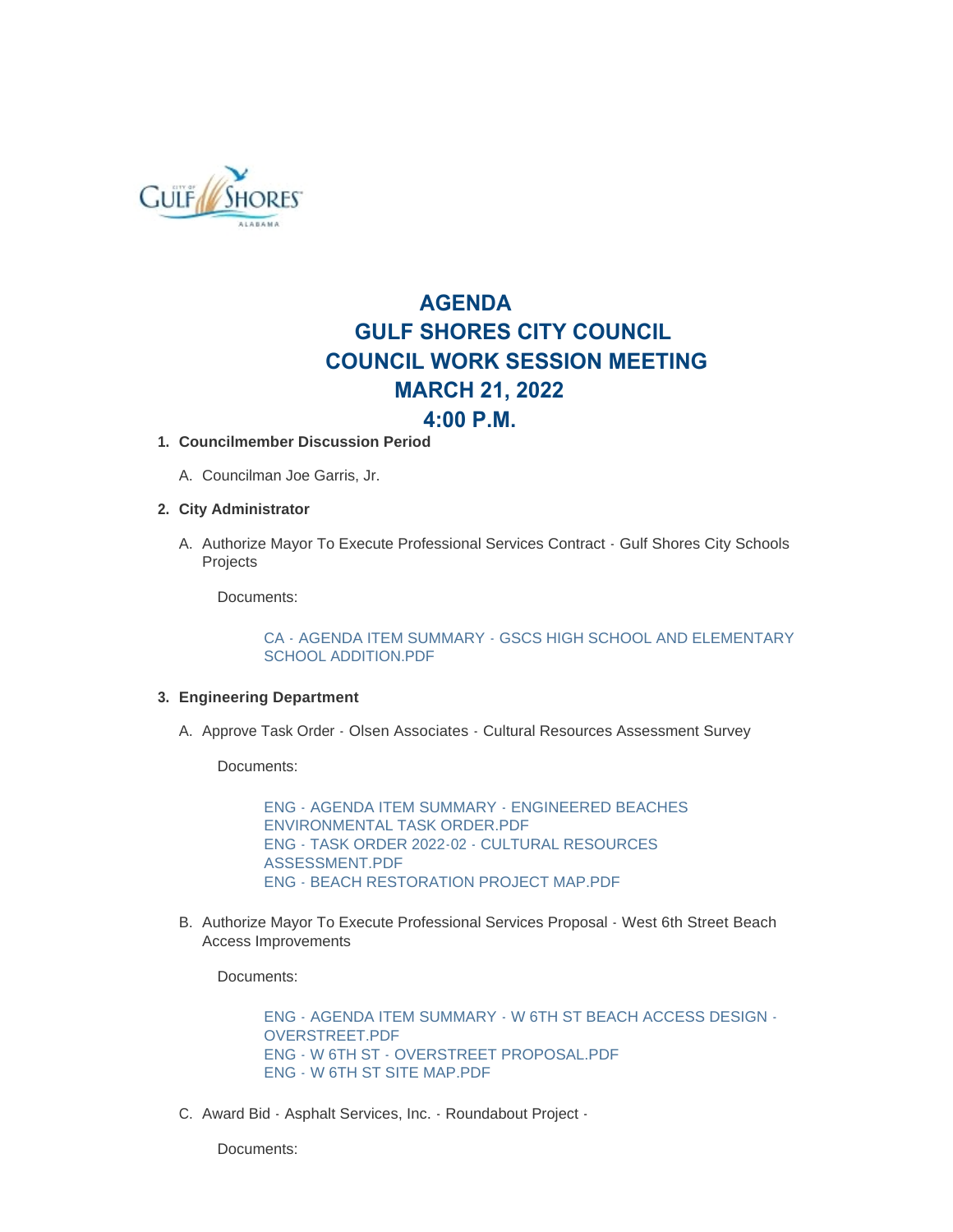[ENG - AGENDA ITEM SUMMARY - CLUBHOUSE DR ROUNDABOUT.PDF](https://www.gulfshoresal.gov/AgendaCenter/ViewFile/Item/9846?fileID=21547) [ENG - CLUBHOUSE DR BID TABULATION.PDF](https://www.gulfshoresal.gov/AgendaCenter/ViewFile/Item/9846?fileID=21548) [ENG - REGENCY-CLUBHOUSE ROUNDABOUT PLANS.PDF](https://www.gulfshoresal.gov/AgendaCenter/ViewFile/Item/9846?fileID=21549) [ENG - ROUNDABOUT VICINITY MAP.PDF](https://www.gulfshoresal.gov/AgendaCenter/ViewFile/Item/9846?fileID=21550)

D. Award Bid - Miscellaneous Sidewalk Repair - Grant Nichols Construction, Inc.

Documents:

[ENG - AGENDA ITEM SUMMARY - SIDEWALK REPAIRS BID.PDF](https://www.gulfshoresal.gov/AgendaCenter/ViewFile/Item/9848?fileID=21554) [ENG - SIDEWALK REPAIRS BID TABULATION.PDF](https://www.gulfshoresal.gov/AgendaCenter/ViewFile/Item/9848?fileID=21555)

#### **Finance And Administrative Services Department 4.**

A. Authorize Mayor To Execute Professional Services Agreement - RiverTree Systems, Inc. - Tax Auditing Services

Documents:

[FIN - AGENDA ITEM SUMMARY - RIVERTREE 2022-2025.PDF](https://www.gulfshoresal.gov/AgendaCenter/ViewFile/Item/9850?fileID=21559) [FIN - AGREEMENT - RIVERTREE AUDIT 2022-2025.PDF](https://www.gulfshoresal.gov/AgendaCenter/ViewFile/Item/9850?fileID=21560)

#### **Fire Department 5.**

A. Award Bid - Two Ford 150 Trucks - Gulf Shores Fire Rescue

Documents:

[FD - AGENDA ITEM SUMMARY - BID - MOYER FORD 2022.PDF](https://www.gulfshoresal.gov/AgendaCenter/ViewFile/Item/9856?fileID=21608) [FD - BID - TWO FORD 150 TRUCKS.PDF](https://www.gulfshoresal.gov/AgendaCenter/ViewFile/Item/9856?fileID=21570)

#### **Recreation And Cultural Affairs 6.**

A. Authorize Gulf Shores City Schools Lease Agreement - Cultural Center Auditorium

Documents:

[RAC - AGENDA ITEM SUMMARY - GSCS LEASE AGREEMENT.PDF](https://www.gulfshoresal.gov/AgendaCenter/ViewFile/Item/9851?fileID=21561) [RAC - AUDITORIUM LEASE-FINAL.PDF](https://www.gulfshoresal.gov/AgendaCenter/ViewFile/Item/9851?fileID=21562) [RAC - EXHIBIT A AUDITORIUM LEASE.PDF](https://www.gulfshoresal.gov/AgendaCenter/ViewFile/Item/9851?fileID=21563) [RAC - EXHIBIT B AUDITORIUM LEASE.PDF](https://www.gulfshoresal.gov/AgendaCenter/ViewFile/Item/9851?fileID=21564) [RAC - EXHIBIT C AUDITORIUM LEASE.PDF](https://www.gulfshoresal.gov/AgendaCenter/ViewFile/Item/9851?fileID=21565)

B. Public Assembly Permit Application - Hangout Music Festival 2022

Documents:

[RAC - PUBLIC ASSEMBLY PERMIT APPLICATION - HANGOUT MUSIC](https://www.gulfshoresal.gov/AgendaCenter/ViewFile/Item/9854?fileID=21568)  FESTIVAL 2022.PDF

C. Public Assembly Permit Application - 2022 NCAA National Collegiate Beach Volleyball Championship

Documents:

[RAC - PUBLIC ASSEMBLY PERMIT APPLICATION - 2022 NCAA NATIONAL](https://www.gulfshoresal.gov/AgendaCenter/ViewFile/Item/9853?fileID=21567)  COLLEGIATE BEACH VOLLEYBALL CHAMPIONSHIP.PDF